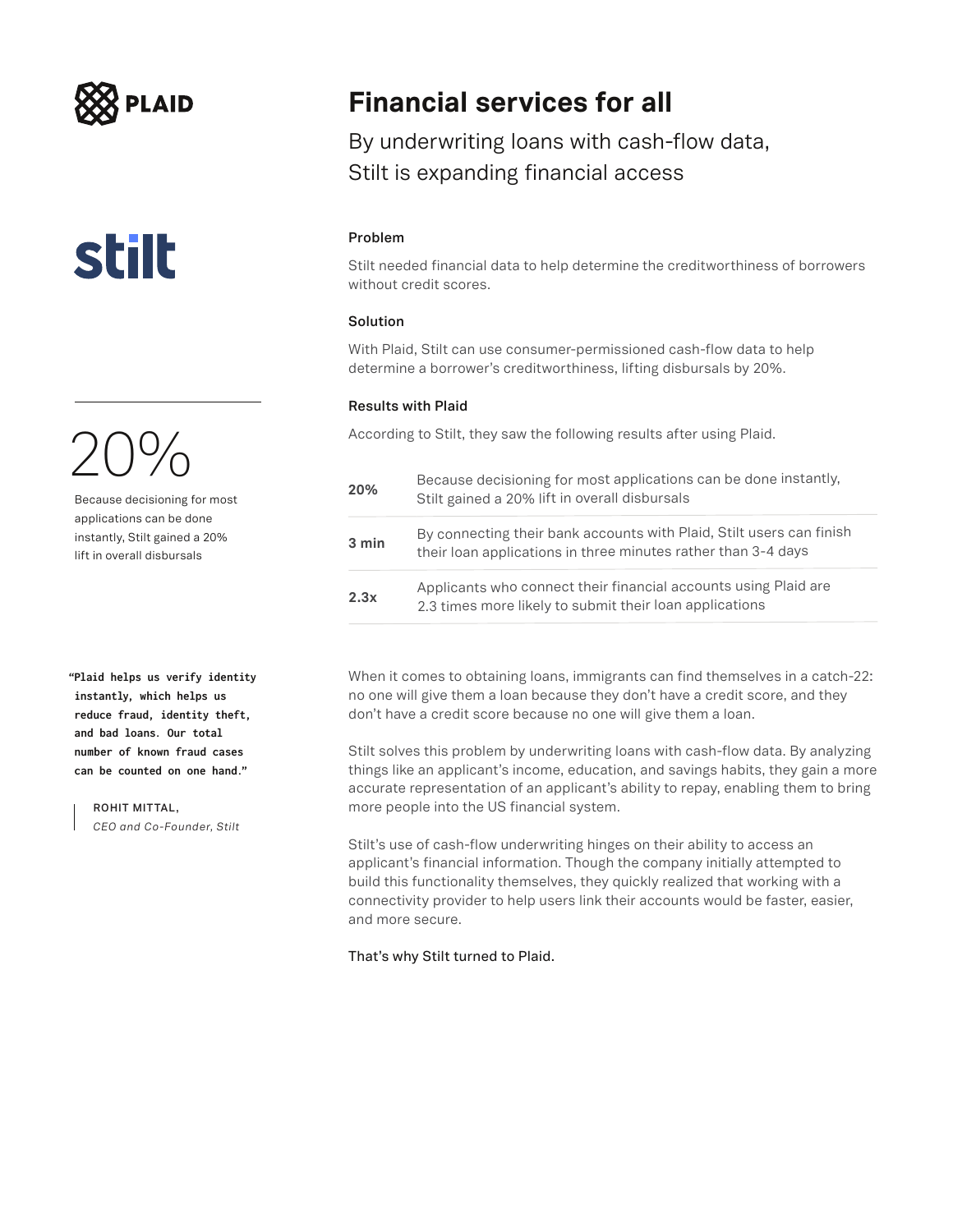**"Consumer-permissioned data contributes the most important factors for decision making."**

**ROHIT MITTAL,**  *CEO and Co-Founder, Stilt*

 $2.3x$ 

Applicants who connect their financial bank accounts using Plaid are 2.3 times more likely to submit their loan applications

#### **More disbursals, faster**

Stilt co-founders Rohit Mittal and Priyank Singh both struggled to access credit as international students at Columbia University.

Mittal was unable to rent an apartment in New York City because he didn't have a US credit score, and Singh—despite having a job offer from Microsoft—was unable to buy a car or get a loan to complete his education. Years later, they founded Stilt to help others avoid facing the same issue.

Today, Stilt helps provide credit to thousands of international students, visa holders, and other non-US citizens. To begin the loan process, applicants must provide information on their financial accounts either by uploading financial statements or connecting their account with Plaid.

*"When we began, we asked applicants for their last six months of financial statements, which we processed manually. It was an extremely timeconsuming process," says Mittal.*

By connecting their financial accounts with Plaid, users can complete the application phase in three minutes rather than three to four days. To link an account with Plaid, users simply select their financial institution from a list and enter the login credentials associated with that account. Plaid now connects to more than 10,000 US financial institutions—often in a matter of seconds.

Instant account authentication is also a boon for Stilt's conversion rate: applicants who connect their financial accounts using Plaid are 2.3 times more likely to submit their loan applications.

*"Consumer-permissioned data contributes the most important factors for decision making. If we were to remove those, the accuracy of our credit risk models would drop by 60 to 70%," says Mittal. "It's also organized in a way that can be directly used for underwriting."*

#### **A better experience for users**

Plaid enables Stilt to make faster loan decisions. Together, the two companies offer a nuanced evaluation that can help more people get credit, setting them up for long-term success.

*"Because decisioning for most applications can be done instantly, we've gained a 20% lift in overall disbursals, which is massive," says Mittal.* 

Lending use cases aren't the only reason Stilt uses Plaid Assets. They also gain insight into a user's account balance, enabling them to offer a better customer experience. For example, if they see a user's funds are too low to cover a loan installment, they can avoid debiting the account and notify the user, saving them from unwanted overdraft fees.